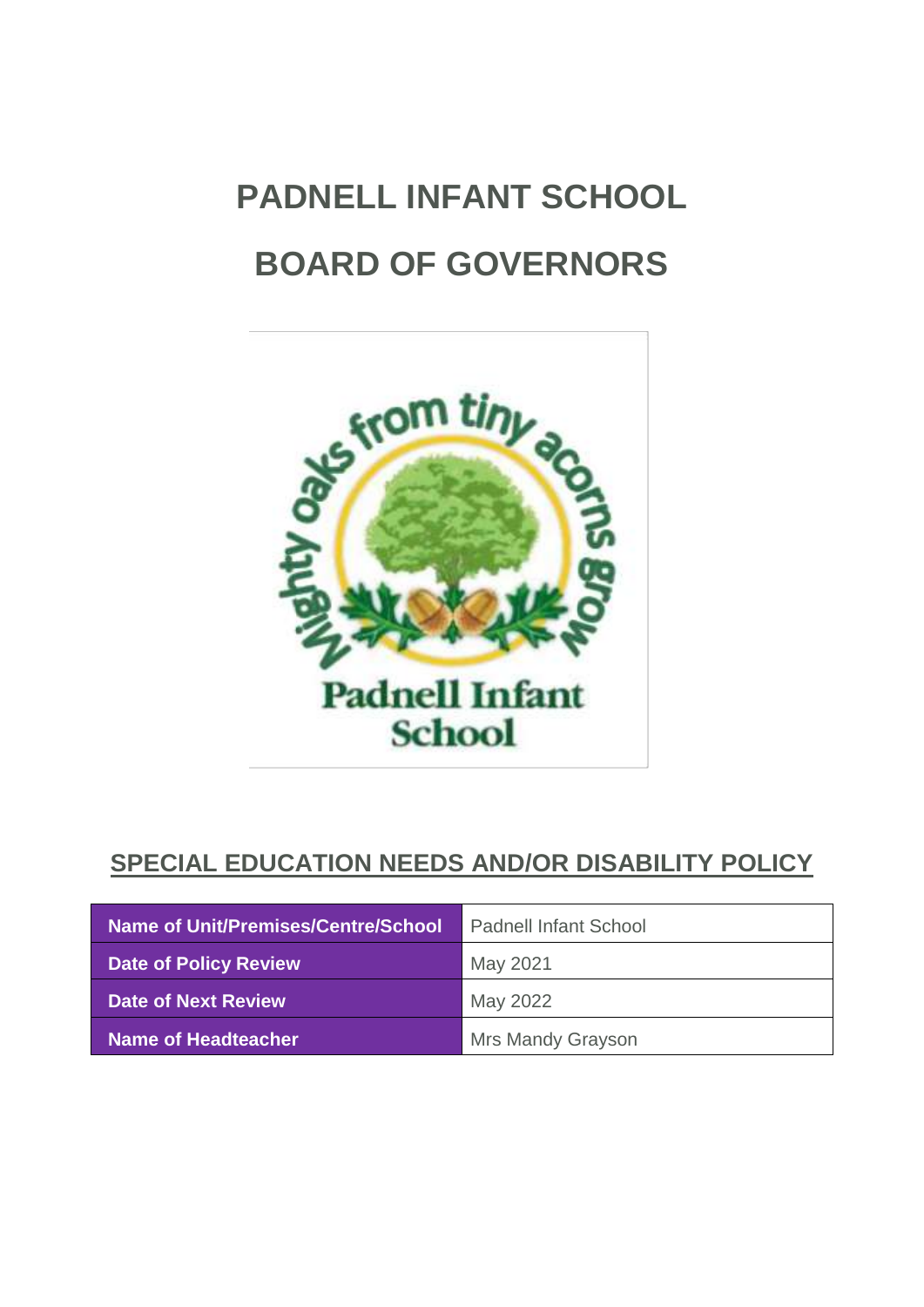# <span id="page-1-0"></span>**Administration Record**

| <b>Issue</b>   | <b>Modification</b>                                                                  | <b>Approved</b>   |
|----------------|--------------------------------------------------------------------------------------|-------------------|
|                |                                                                                      |                   |
|                | Curriculum & Standards Committee Approval                                            | 07 November 2016  |
| 1.1            | Curriculum & Standards Committee Comments incorporated                               | 15 November 2016  |
| 1.2            | Full Governing Body Approved                                                         | 28 November 2016  |
| $\overline{2}$ | Curriculum & Standards Committee Approval - Nicola Giles<br>review and policy update | 18 September 2017 |
| 2.1            | Full Governing Body Approved                                                         | 09 October 2017   |
| $\overline{3}$ | For FGB Approval                                                                     | 17 September 2018 |
| 3.1            | FGB Comments Incorporated - Approved                                                 | 24 September 2018 |
| $\overline{4}$ | For FGB Approval                                                                     | 13 May 2019       |
| 4.1            | <b>FGB Approved</b>                                                                  | 13 May 2019       |
| 5              | For FGB Approval                                                                     | 13 July 2020      |
| 6              | For FGB Approval                                                                     | 24 May 2021       |

# <span id="page-1-1"></span>**Contents Page**

| 1              |      |  |  |
|----------------|------|--|--|
|                | 1.2  |  |  |
|                | 1.3  |  |  |
| 2 <sup>1</sup> |      |  |  |
|                | 2.1  |  |  |
|                | 2.2  |  |  |
|                | 2.3  |  |  |
|                | 2.4  |  |  |
|                | 2.5  |  |  |
|                | 2.6  |  |  |
|                | 2.7  |  |  |
|                | 2.8  |  |  |
|                | 2.9  |  |  |
|                | 2.10 |  |  |
|                | 2.11 |  |  |
|                | 2.12 |  |  |
|                | 2.13 |  |  |
|                | 2.14 |  |  |
|                | 2.15 |  |  |
|                | 2.16 |  |  |
|                |      |  |  |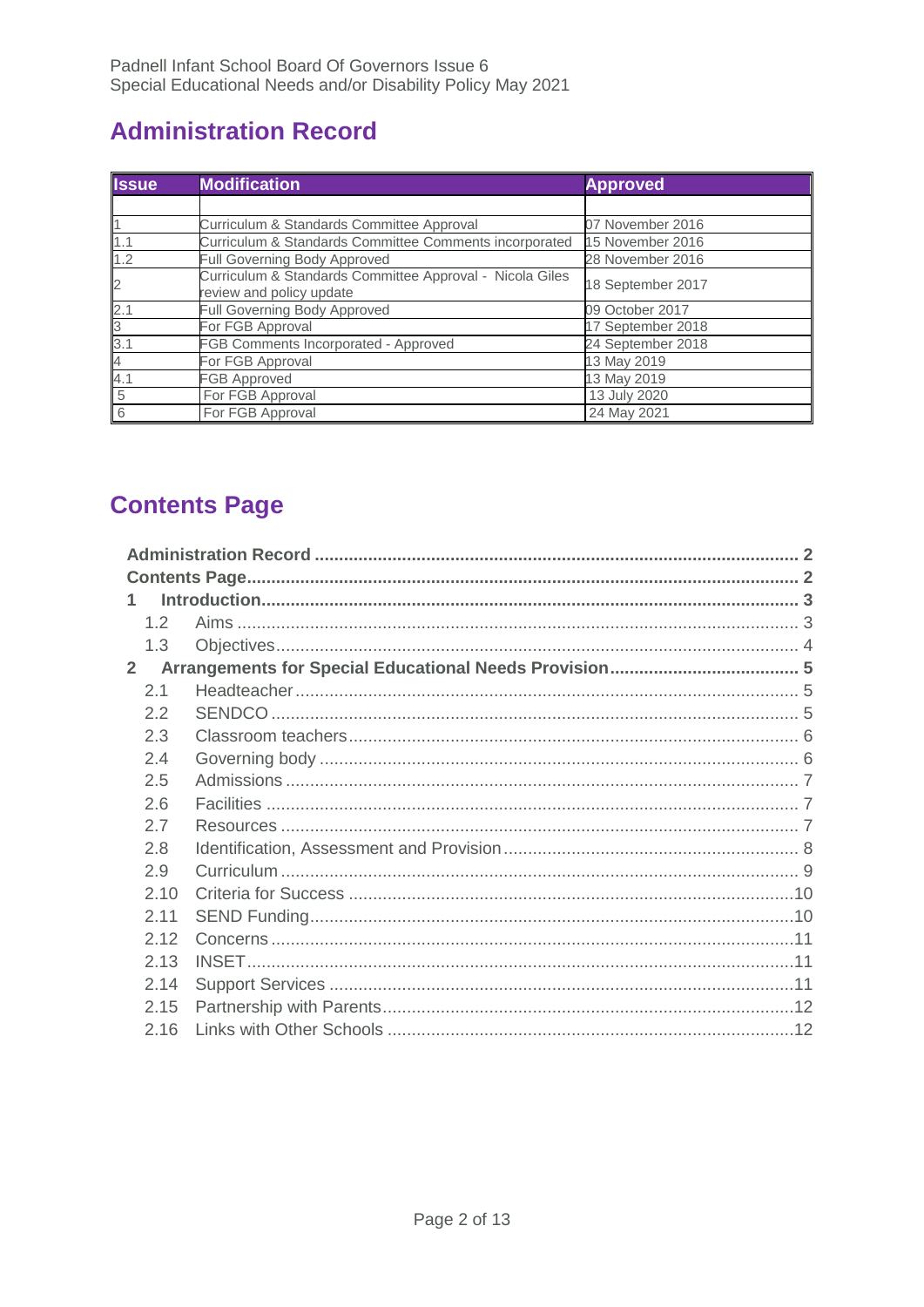# <span id="page-2-0"></span>**1 Introduction**

- 1.1.1 This policy is based on the statutory Special Educational Needs and Disability Code of Practice and the following legislation:
	- Part 3 of the Children and Families Act 2014, which sets out schools' responsibilities for pupils SEN and disabilities.
	- The Special Educational Needs and Disability Regulation 2014, which set out schools' responsibilities for education health and care plans, SEND coordinators and the SEND information report.
- 1.1.2 A child is considered to have special educational needs if he or she has a difficulty which affects his/her learning and calls for special educational provision above and beyond that of what is provided for every child. A child has a learning difficulty if he or she has:
	- a significantly greater difficulty in learning than the majority of children of the same age;
	- a disability which prevents or hinders him/her from making use of educational facilities of a kind provided for children of the same age in mainstream schools.

## <span id="page-2-1"></span>**1.2 Aims**

- 1.2.1 We value the abilities and achievements of all our pupils. At our school, all pupils have an entitlement to the whole school curriculum and we are committed to making this accessible to all children through personalised learning and by using a variety of teaching styles.
- 1.2.2 We aim to:
	- Provide children with a broad, balanced and relevant curriculum including the National Curriculum (see Curriculum Statement);
	- Create an environment that meets the special educational needs of each child;
	- Set suitable learning challenges and respond to pupils' diverse learning needs;
	- Overcome potential barriers to learning and assess individuals and groups of pupils;
	- Value all children equally and encourage them to achieve, regardless of their abilities and behaviour; ( see behaviour policy)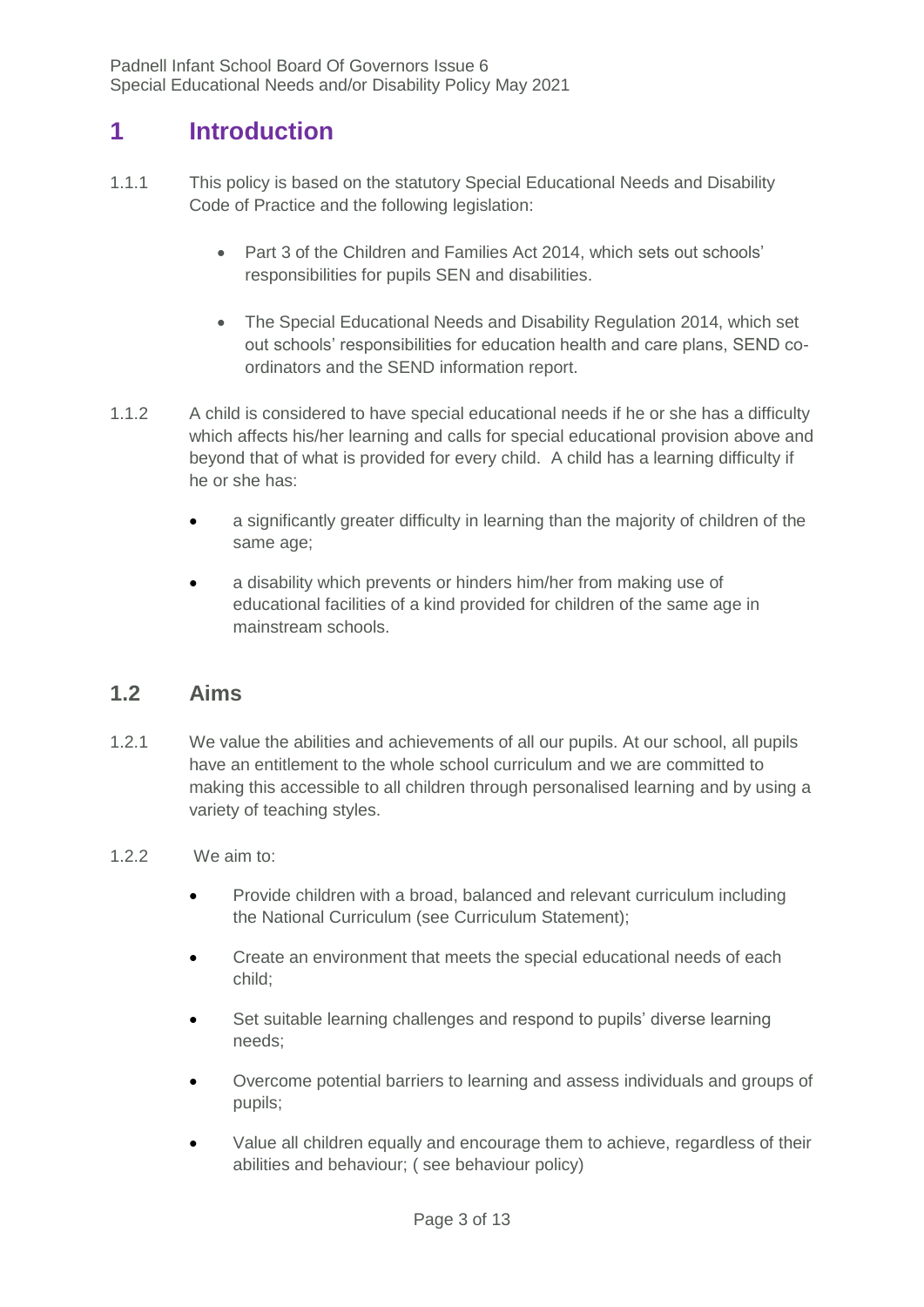- Value parental contributions in promoting their child's development and learning;
- Value the advice of outside agencies and outreach services.

### <span id="page-3-0"></span>**1.3 Objectives**

- 1.3.1 We will:
	- Follow the Special Educational Needs and Disability (SEND) Act (2001) and the code of practice 2014;
	- Begin to identify children with special educational needs in the Early Years Foundation Stage through ongoing assessment using the early years curriculum;
	- Identify those children with special educational needs in Key Stage (KS) 1 using the agreed school criteria and the Hampshire guidance;
	- Record and monitor the progress of children on the SEND register and continue identification through ongoing observations and assessment;
	- Provide individual programmes Pupil Passports, SEN support plans, Behaviour Plans;
	- Provide full access to the curriculum through differentiated planning;
	- Provide specific input, matched to individual need in addition to differentiated classroom provision, for those pupils on the SEND register;
	- Ensure that all teachers are aware of their responsibilities to the SEND children in their class (Removing Barriers to Achievement, Department for Education and Skills (DfES) (DfES), 2004) (SEND code of practice 2014);
	- Review pupils on our SEND register regularly to provide the most effective and relevant learning provision;
	- Report to and involve parents regularly in the development and learning that the child has undertaken;
	- Involve the pupils in planning and reviewing their targets and consider their opinion in any matter affecting them;
	- Report to the Governing Body on the success of the policy.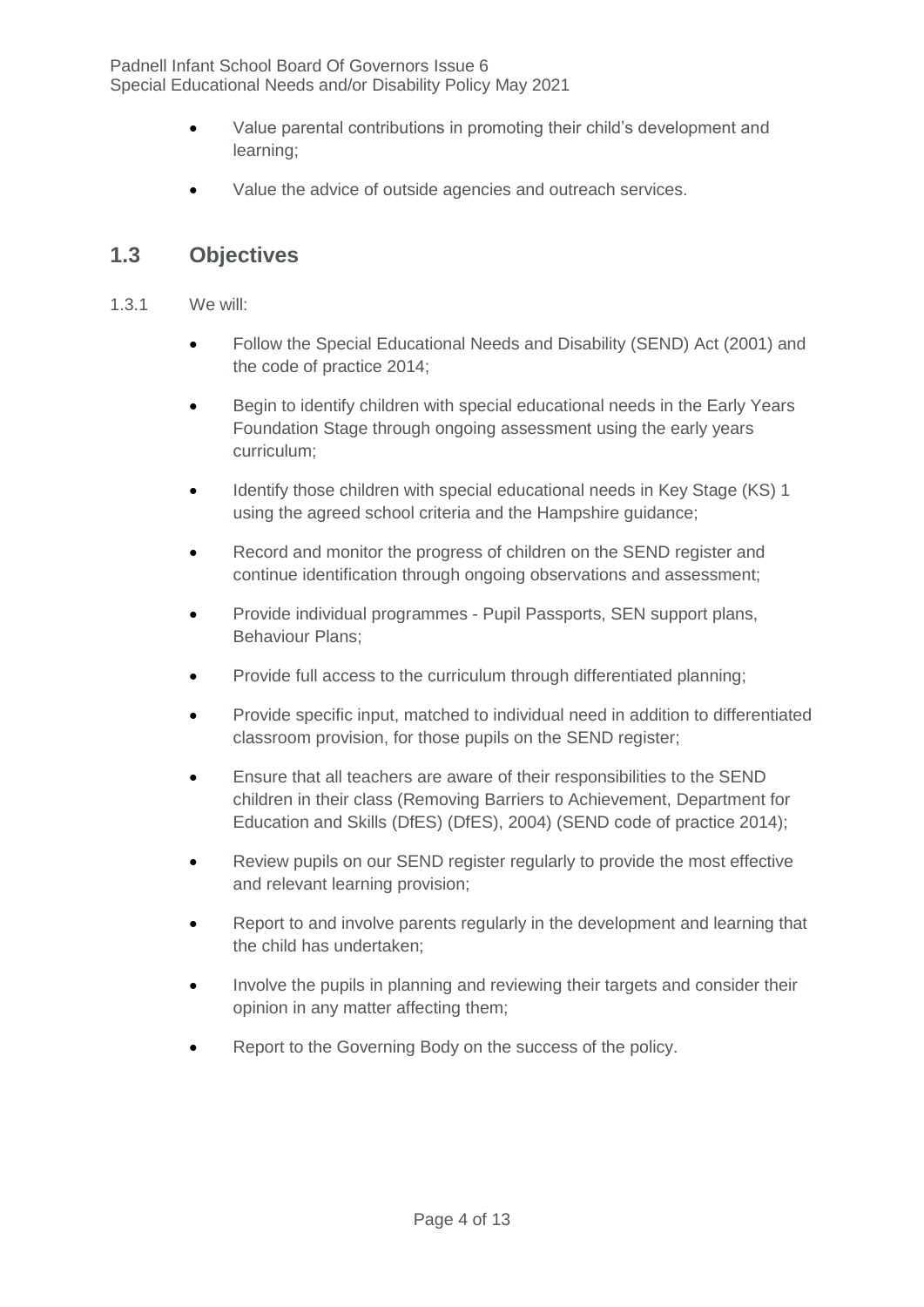# <span id="page-4-0"></span>**2 Arrangements for Special Educational Needs Provision**

#### <span id="page-4-1"></span>**2.1 Headteacher**

#### **Roles and Responsibilities**

- Work with the SENDCO and SEND governor to determine the strategic development of the SEND policy and provision in the school;
- Manage all aspects of the schools' work including the provision for SEND pupils;
- Keep the governing body informed about SEND issues;
- Ensure all staff receive training and are aware of the need to identify and provide for pupils with SEND;
- Ensure pupils with SEND join in school activities alongside other pupils, as far as is reasonably practical and compatible with their needs and the efficient education of other pupils;
- Ensure that the progress and attainment of pupils with special educational needs or disability are monitored and evaluated when reviewing the effectiveness of the support given;
- Ensure that the implementation and effectiveness of this policy is monitored and reported to governors.

# <span id="page-4-2"></span>**2.2 SENDCO**

The named SENDCO who is responsible for leading and managing SEND provision is **Nicola Giles.** 

#### **Roles and Responsibilities**

- The SENDCO oversees the day to day operation of the SEND policy and coordinates the provision made to support individual pupils with SEND;
- Part of the Leadership Team and regularly liaises with the governing body;
- Keep a register of all children with SEND within the school and update this regularly;
- Provide professional guidance to colleagues and work with staff, parents and other agencies to ensure that pupils with SEND receive appropriate support and highquality teaching.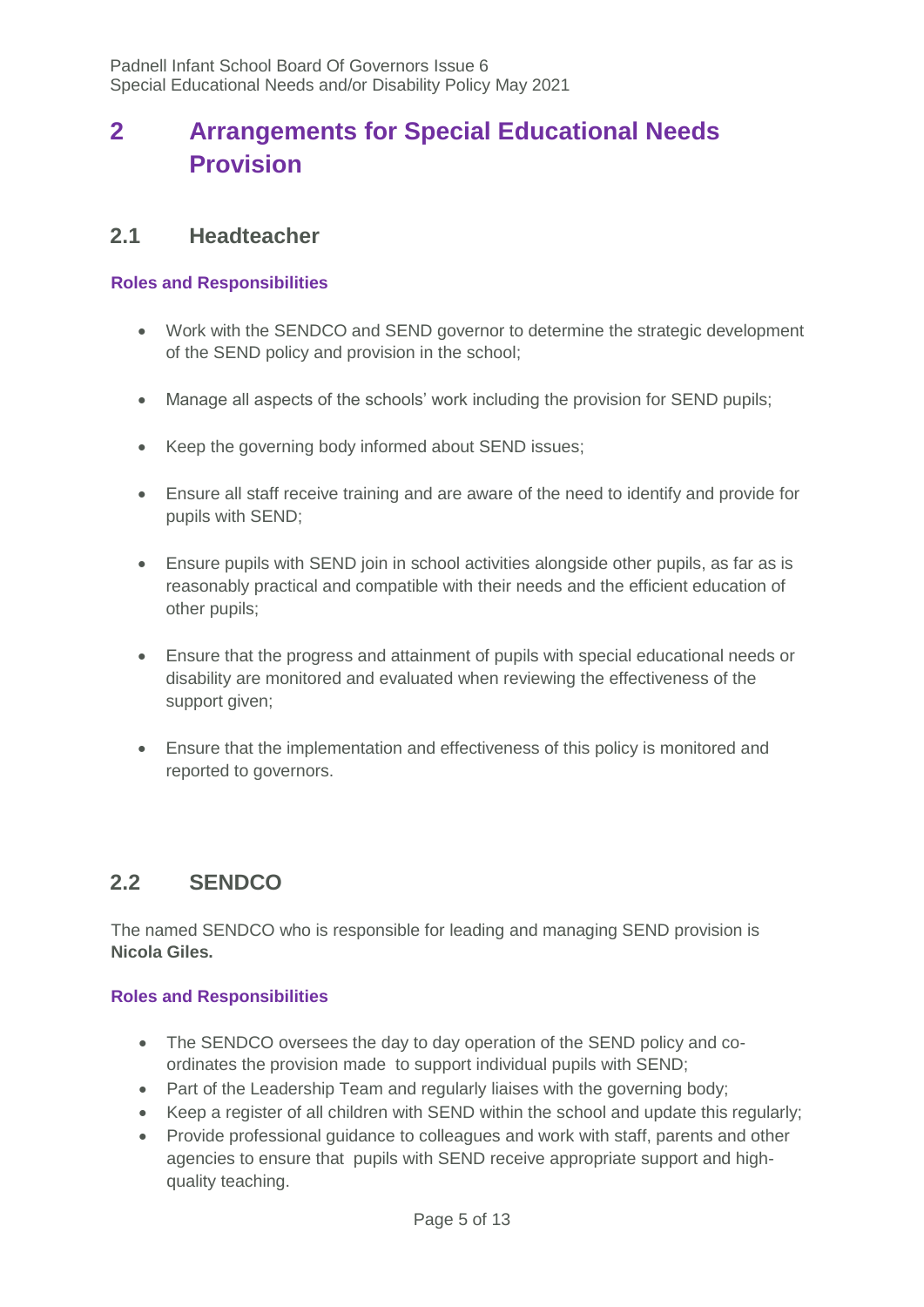- Regularly meet each teacher to discuss and review the progress of pupils on the SEND register, devise strategies, draw up plans and set appropriate targets. Give advice on appropriate resources;
- Ensure the efficient use of Provision Mapping software to promote pupil progress;
- Liaise with the Higher Level Teaching Assistants (HLTAs) and Learning Support Assistants (LSAs) regarding the provision for the SEND children;
- Work closely with parents of pupils with SEND, arrange regular meetings and keep good regular communication;
- Be the point of contact for external agencies, including the local authority and its support services. Arrange meetings and provide a link between agencies, teachers and parents.

#### <span id="page-5-0"></span>**2.3 Classroom teachers**

#### **Roles and Responsibilities**

- Identify children with SEND;
- Provide high quality inclusive teaching which removes barriers to learning and supports achievements;
- Planning lessons that are personalised for individuals;
- To use Provision Mapping software effectively to ensure appropriate and timely provision;
- Ensure that they access all available information and support to make effective educational provision for all pupils;
- Make regular assessments of progress of all pupils in their class;
- Monitor the progress and development of pupils in their class, assessing the impact of support and interventions;
- Work with the SENDCO to review each pupil's progress and development and decide on any change to provision**.**

## <span id="page-5-1"></span>**2.4 Governing body**

#### **Roles and Responsibilities**

- There is a named SEND governor;
- Ensure that SEND provision is an integral part of the school improvement plan;
- Ensure that the necessary provision is made for any pupil with SEND;
- Ensure that the progress and attainment of children with special educational needs or disabilities are monitored and evaluated when reviewing the effectiveness of the school's support for children with SEND;
- Ensure they are fully informed about SEND and that the quality of the SEND provision is regularly monitored;
- Publish the policy for SEND and report on the success of the policy annually, monitoring target areas.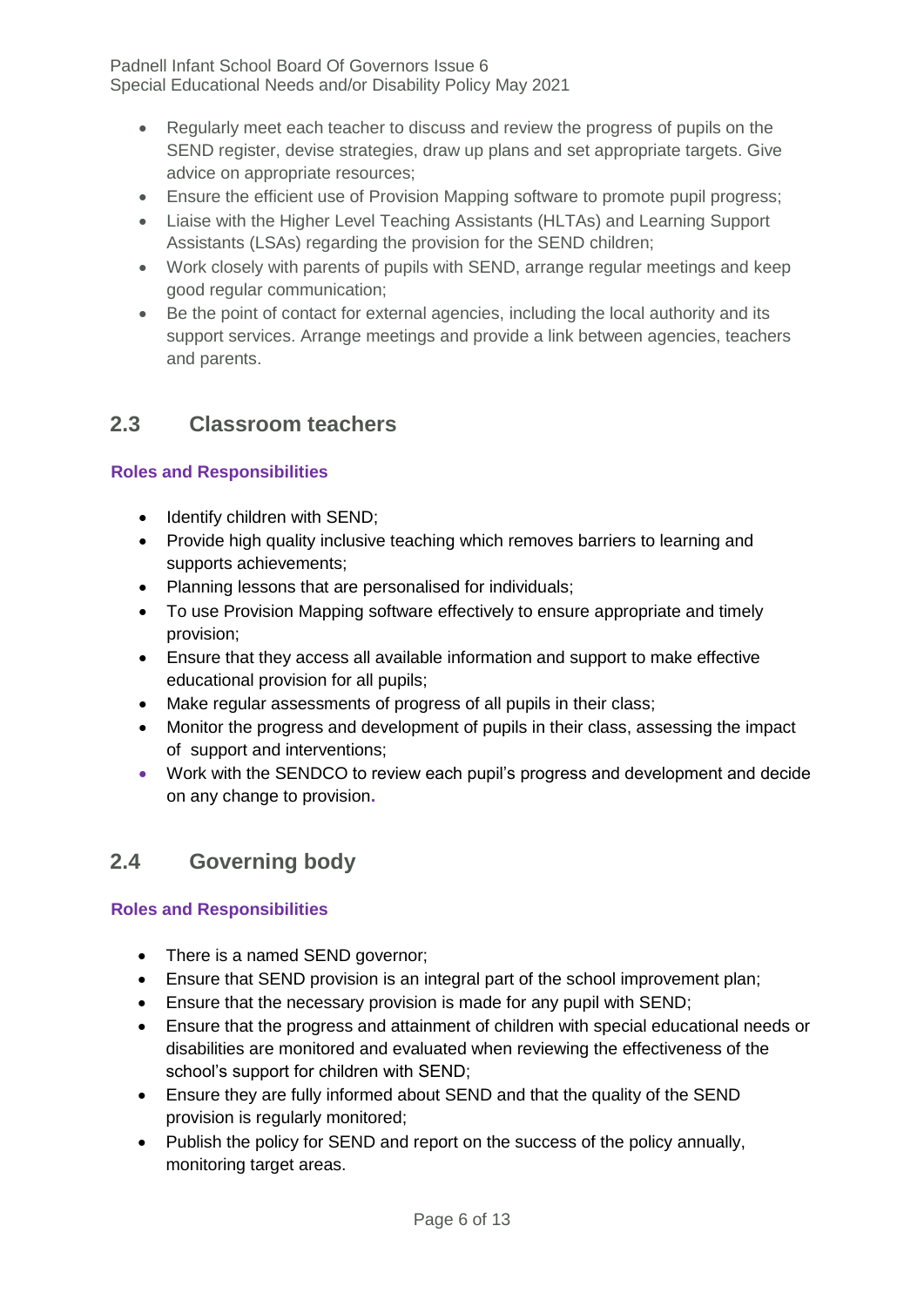### <span id="page-6-0"></span>**2.5 Admissions**

- 2.5.1 Children are admitted regardless of their special educational needs (following guidance in Inclusive Schooling, DfES, 2001) as long as they fulfil the criteria laid down in the school's admissions policy in line with the SEND Act (2001).
- 2.5.2 We value pupils of differing abilities and support inclusion. Parents of children with an Education, Health and Care plan or EHC plan pending will be invited to discuss the provision that can be made to meet their identified needs. If the school is able to meet the EHC plan provisions, and the placement is compatible with the efficient education of other children with whom the child would be educated or with the efficient use of resources, the child will be offered a place.

#### <span id="page-6-1"></span>**2.6 Facilities**

The school buildings are not fully modified to accommodate disabled access but we have a disabled parking space and a disabled toilet in our community room. Reasonable adjustments can be made to the learning environment with support from Specialist advisory teachers. There is a room specifically for the ELSA to work with children as this work can be confidential and children may need a private space to talk. Our school SALTA ( speech and language teaching assistant ) provides weekly support to children with speech and language programmes in a quiet location either in or near to the classroom.

#### <span id="page-6-2"></span>**2.7 Resources**

- 2.7.1 Children with SEND and some children who need support to 'catch up' receive personalised, targeted intervention across the school. The intervention programmes are carefully chosen to meet the individual child's needs. The interventions are planned by class teachers with support from the SENDCO and run by LSAs and/or teachers.
- 2.7.2 Additional support is reviewed every 6 weeks. LSAs support teachers in the classroom ensuring that equal time and support from the teacher is available to all children. HLTA's support through whole class teaching and planning for PPA lessons.
- 2.7.3 Resources are purchased as appropriate and are matched to needs throughout the school. Specialist resources can be accessed for children through submission to the Local Authority (LA) once specialist advice has been sought.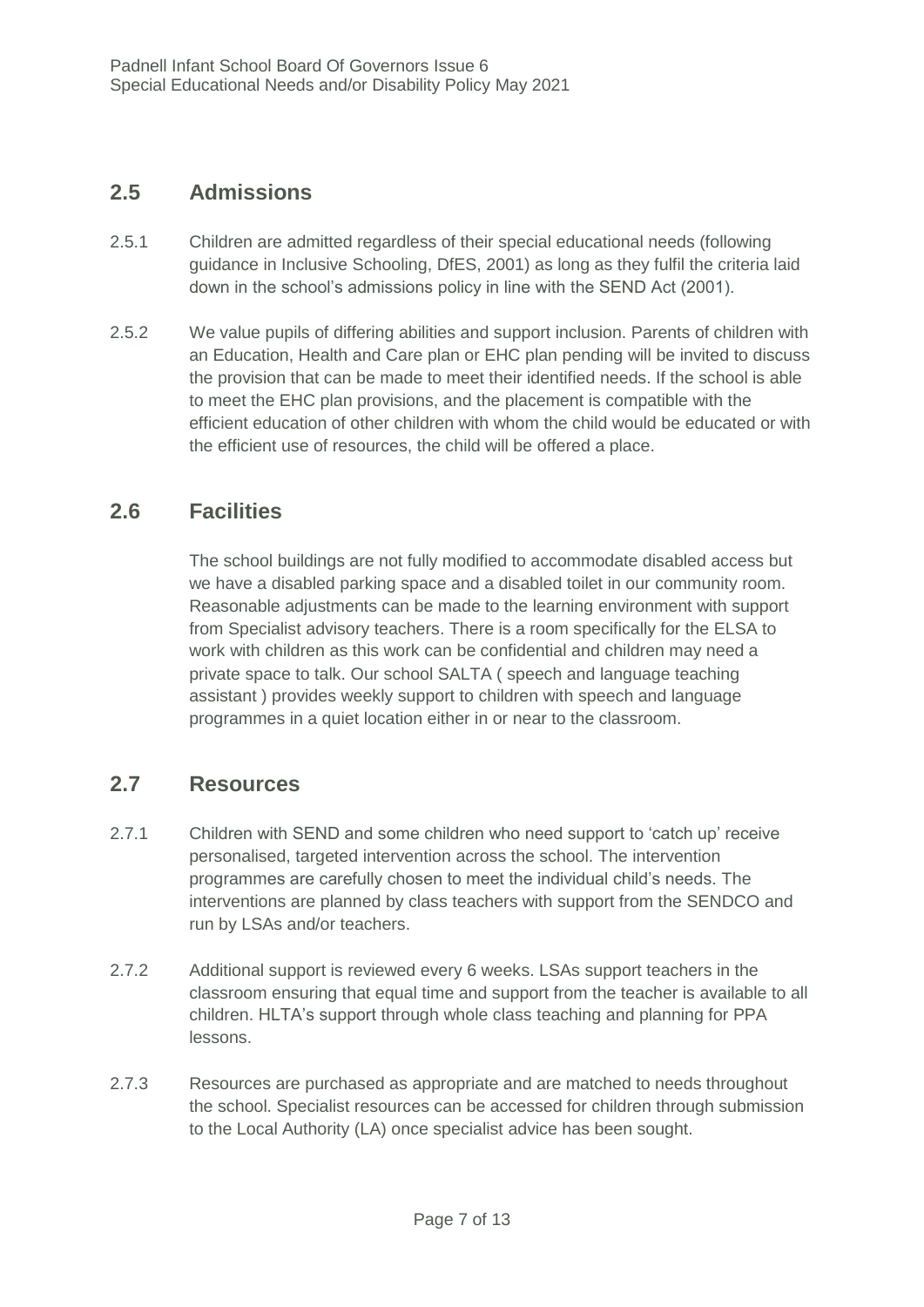#### <span id="page-7-0"></span>**2.8 Identification, Assessment and Provision**

2.8.1 Identification of children with SEND:

#### **Special Educational Needs Support in the Early Years**

- Child with SEND identified by parents, EYFS practitioner or SENDCO;
- Additional support identified and suggested intervention/ strategies put into place;
- Pupil Passports/Behaviour Plans written and shared with parents;
- Advice sought from outside agencies.

#### **Special Educational Needs Support in Key Stage One**

- Class teacher completes a record of concern and tracks progress and development through target setting;
- Class teacher, SENDCO, identify children with SEND;
- Pupil passports/SEND support plans devised;
- SENDCO advises and supports where required;
- Seek support from Outside agencies where necessary;
- SENDCO take lead in further assessment, advising future intervention and monitoring and reviewing any subsequent action;
- Where an EHCP ( Educational Health Care Plan) may be considered appropriate the SENDCO will liase with parents, child, school and staff external agencies including the Local Authority and determine whether a referral meets the criteria;
- Where an EHCP exists the SENDCO will take the lead in ensuring the requirements of the plan are met;
- The SENDCO will take a lead in overseeing application and assessment process for EHCP.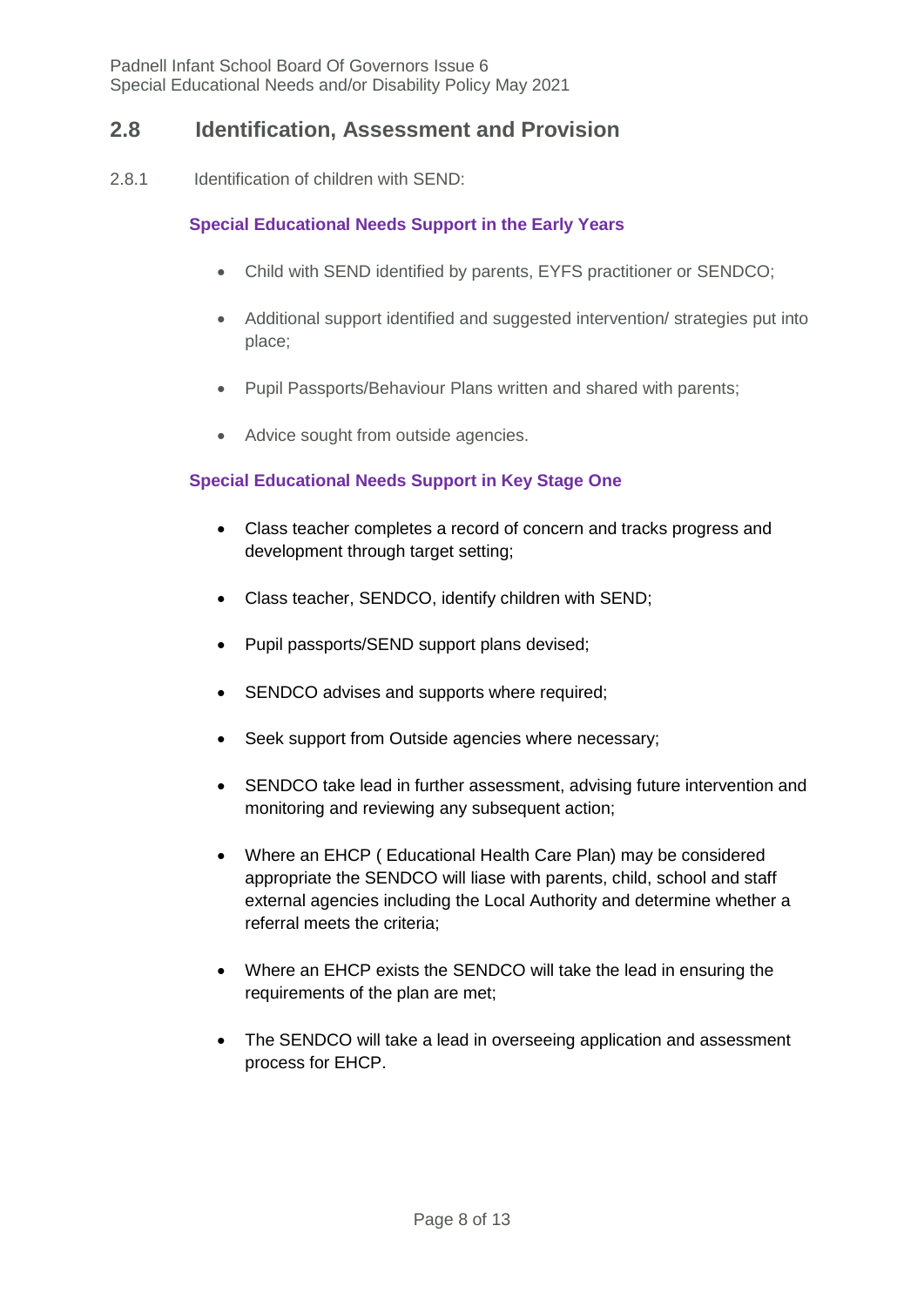#### **Assessment**

2.8.2 A range of school based materials and assessments are used to assess children's achievement and identify need.

> **DEST** Selected children are screened using the Dyslexia Early Screening Test for evidence of Specific Learning Difficulties (SpLD);

> **Speech and Language Link** Children at the beginning of the EYFS are screened using speech/language Link and given support where the assessment shows evidence of delay;

**Benchmarking and Sandwell** Children's reading across KS1 is assessed using the Benchmark reading assessment. Sandwell maths diagnostic assessment is used for children with gaps in their mathematical development;

**Boxall Profile** is used to assess selected children's emotional development**.**

#### <span id="page-8-0"></span>**2.9 Curriculum**

- 2.9.1 The curriculum is based on national guidelines. Teachers set suitable targets, respond to pupils' diverse learning needs and overcome potential barriers to learning and assessment for both individuals and groups of pupils. Learning intentions are made explicit and activities may be adapted or planned separately as appropriate.
- 2.9.2 There is a flexible approach to the curriculum so that teachers or classroom assistants may withdraw children as groups or individuals in order to meet negotiated targets. Children with SEND engage in a variety of activities with their peers in both curricular and non-curricular sessions.
- 2.9.3 The SENDCO monitors the differentiated curriculum provided for children with SEND and supports class teachers and LSAs with their planning on request.
- 2.9.4 On transfer between the phases of education and to other educational establishments, including Special School, we liaise as appropriate with the relevant staff on behalf of children with SEND.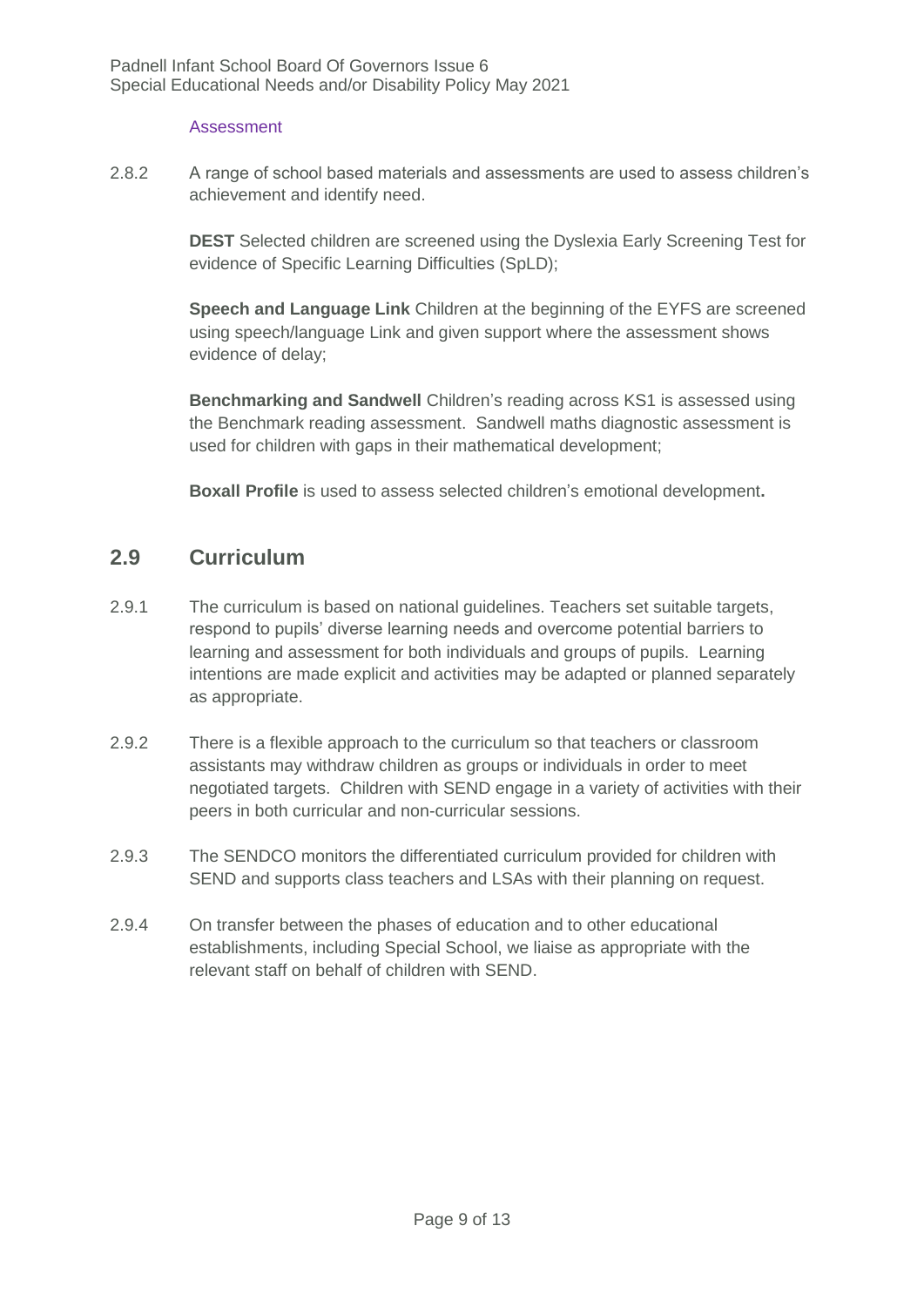#### <span id="page-9-0"></span>**2.10 Criteria for Success**

2.10.1 The success of the SEND Policy will be reviewed annually using measurable targets such as the number of pupils on the SEND register, those that have made good progress and information relating to specific targets. The governors must report on the effectiveness of the school's provision for children with SEND. They may wish to consult support services used by the school, other schools or parents.

## <span id="page-9-1"></span>**2.11 SEND Funding**

- 2.11.1 Hampshire County Council (HCC) allocates money to the school for children receiving SEND support. This forms part of the budget share. The school can also be allocated extra money for children with Education, Health and Care plans to enable the school to make the special additional provision set out in the plan.
- 2.11.2 The allocation of funds is reviewed annually as part of the budget preparation process, but typically, the SEND budget provides for:
	- The SENDCO assessment of pupils, working with groups or individuals with learning or behavioural difficulties, meetings with parents, teachers, outside agencies, LSAs, monitoring programmes, developing and updating pupil passports alongside colleagues, organising annual reviews of EHC plan, updating the register, etc;
	- School intervention programmes e.g (ELSA, speech and language support, Precision Teach);
	- LSA's providing support with interventions such as Precision Teaching, First Class at Number;
	- In class LSA support, 1:1 or groups;
	- **•** Learning resources for staff and children;
	- Delivery of speech and language programmes to specific children;
	- Behaviour support and social skills training for specific pupils;
	- Special educational provision specified in EHC Plans;
- 2.11.3 The statutory assessment process is available for any child with SEND who could be eligible for extra support according to Hampshire criteria for statutory assessment.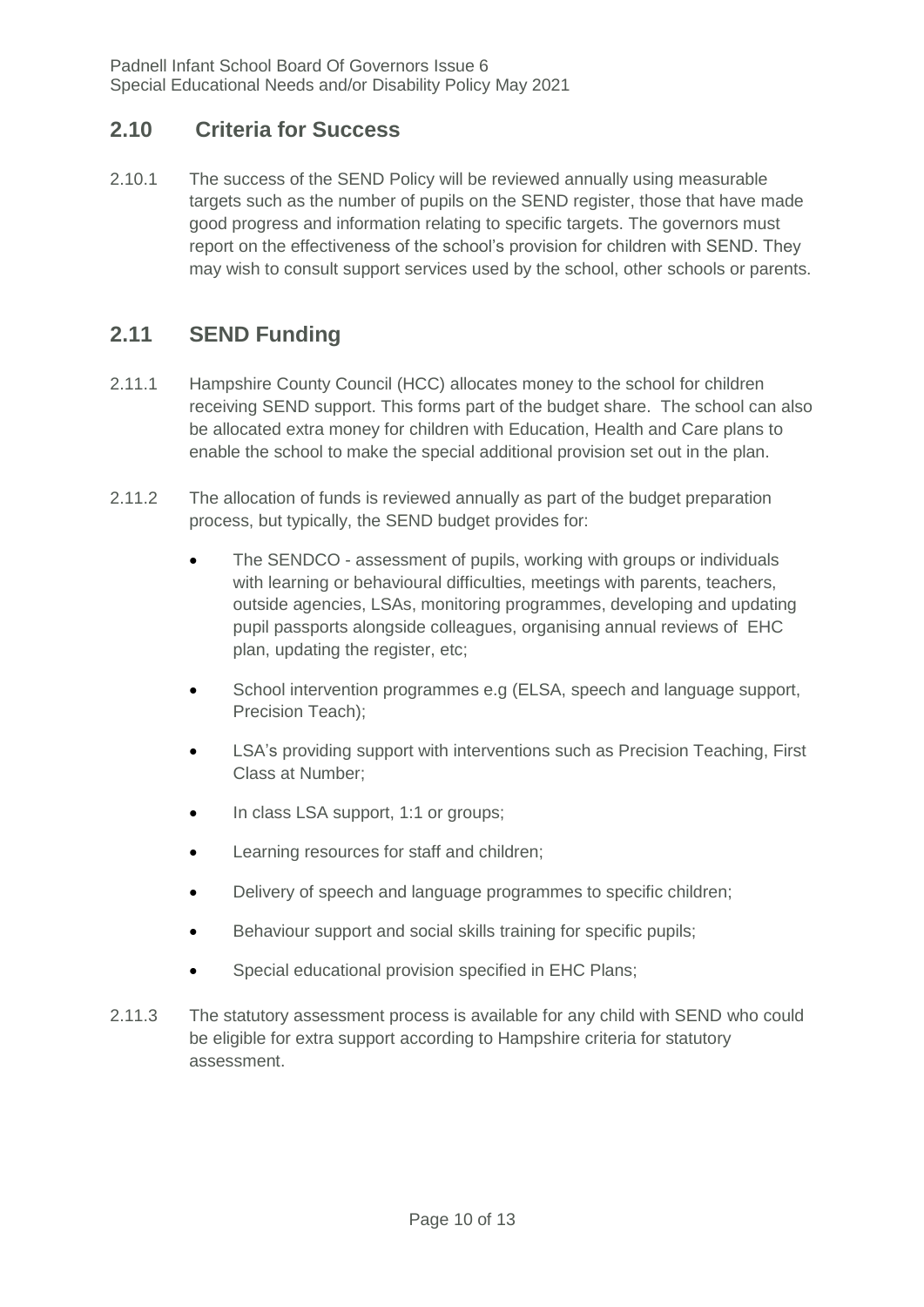#### <span id="page-10-0"></span>**2.12 Concerns**

2.12.1 Any concerns about the provision made for a child with SEND should initially be made to the class teachers who will consult the SENDCO. This will be dealt with promptly and will if necessary involve the Headteacher.

#### <span id="page-10-1"></span>**2.13 INSET**

2.13.1 Priorities for SEND In- service Training (INSET) are part of the 'School Improvement Plan' (SIP). The SENDCO and other staff as necessary attend training arranged outside the school by the County and other providers. The Inclusion Leader or other providers may lead INSET as necessary.

## <span id="page-10-2"></span>**2.14 Support Services**

2.14.1 Padnell Infant School strongly values the support of external agencies and encourages a multidisciplinary approach whenever necessary. As part of Management Partnership the school subscribes to all support services provided by HCC including, Education Psychology and The Primary Behaviour support Team. We also work with

LA's Advisory Teachers,

Speech and Language Therapy,

Occupational Therapy,

CAMHS,

Social Services,

Child and Family therapy

Outreach providers

EMTAS

Hampshire Health Authority